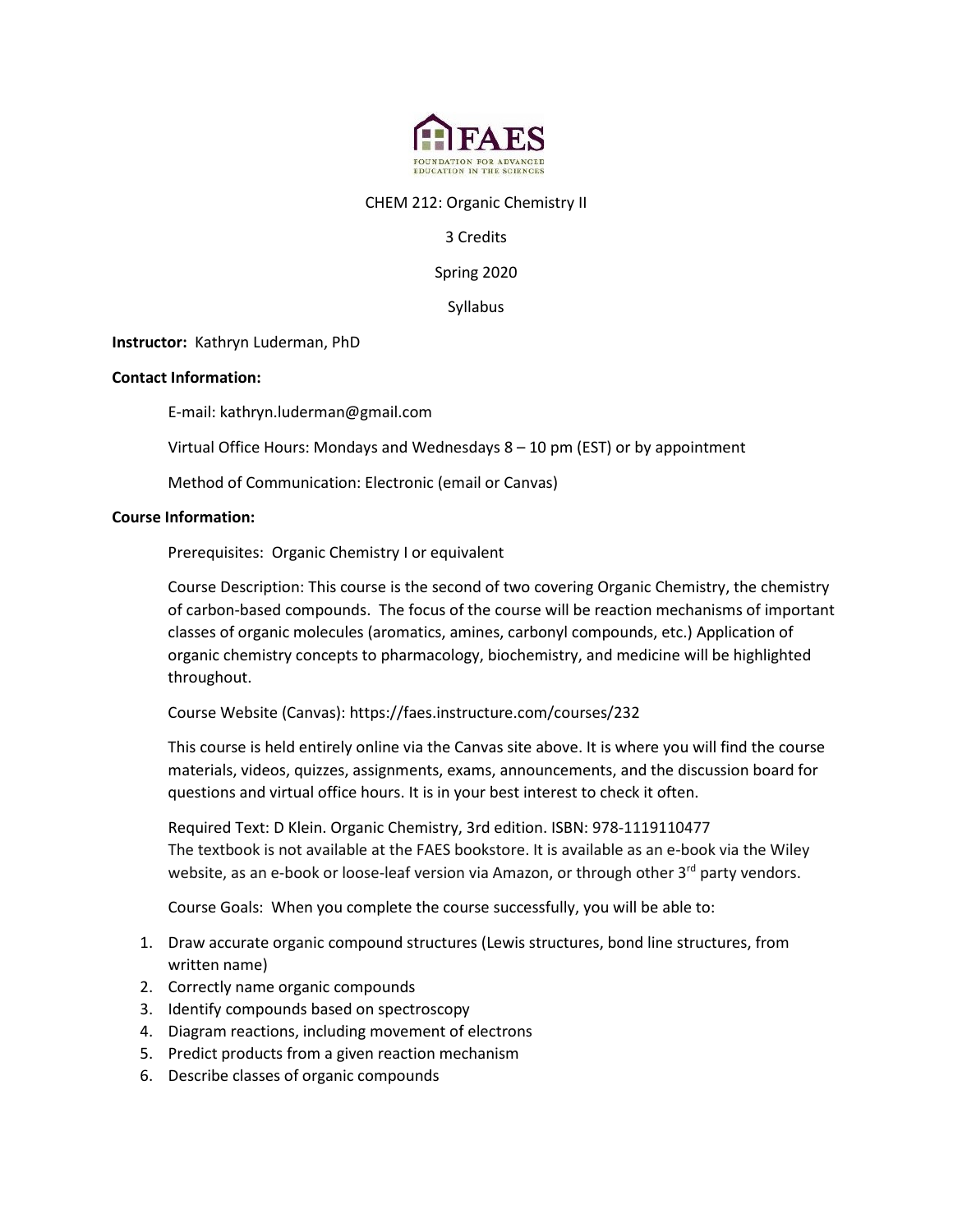#### **Structure of the Course:**

This course is held entirely online. The class will be broken up by week, beginning Sundays at 12:01 am and ending Saturdays at 11:59 pm (all times eastern). In general, each week will have a reading assignment, a quiz, online content including videos and/or demonstrations, practice problems, and a homework assignment. There will be one midterm exam and one cumulative final exam.

- Before Beginning Online Content:
	- $\circ$  Complete required readings (textbook, see course schedule) to become familiar with that week's topic
	- $\circ$  Take the brief online quiz covering the assigned chapter reading and the previous weeks' content
- Start Online Content:
	- o Online content will supplement but not replace the reading assignment
	- $\circ$  Your participation will be required throughout this section! This may come in the form of discussions, quizzes, or other activities. Please be prepared to participate and provide feedback for your classmates.
- After Finishing Online Content:
	- o Review material covered in class
	- o Completed assigned practice problems and submit online
		- Assigned practice problems are due Saturdays at 11:59 PM (eastern)
	- o Reach out and ask questions or for more help if you need it
- Graded Material (see Grading Policies for more information):
	- $\circ$  Weekly: Reading material quizzes, online participation (discussions, problem feedback, assigned homework problems)
	- o Exams: Midterm and Final

## **The Learning Process:**

The best way to learn chemistry is to practice, make mistakes, learn from those mistakes, and practice more. We will be focusing on practicing concepts and problems during our time together. This will work best if you read and think about the assigned chapter material prior to completing the online material. Expect to spend several hours beyond the online material to read the chapter, work through in-chapter examples, and complete assigned practice problems. **Simply reading the assigned chapters and clicking through the online content will not be enough to master this material**. I strongly recommend you participate fully in the class: take notes, ask and answer questions, and participate in discussions. Focus on understanding the concepts we will be discussing, not memorization.

## **Important Dates:**

Drop deadline: Friday, February 21

Midterm Exam Due By: Saturday, March 21 at 11:59 pm (eastern)

Audit and withdrawal deadline: Friday, April 10

Final Exam Due By: Saturday, May 9 at 11:59 pm (eastern)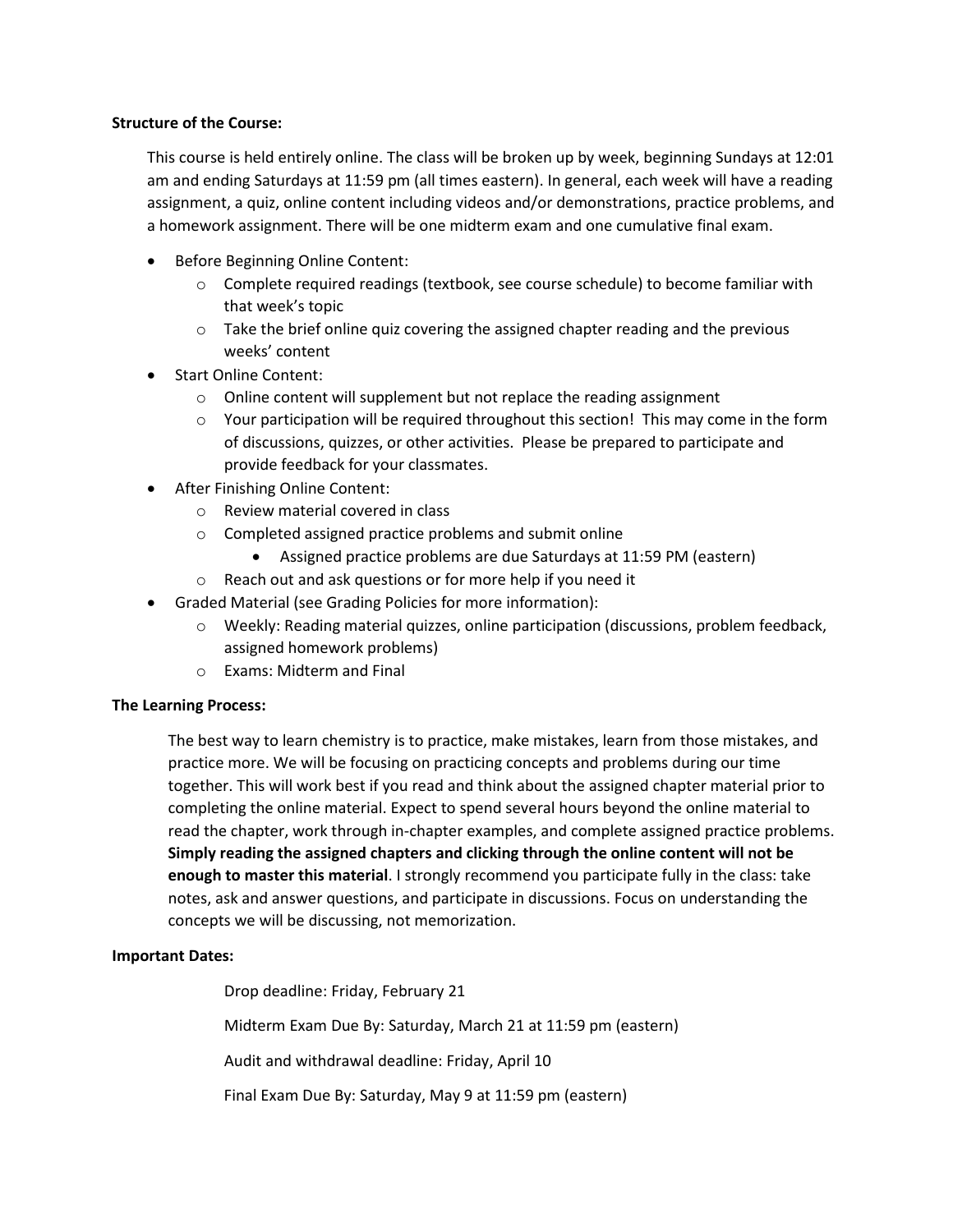## **Communication:**

Reply to email and messages via Canvas: I will reply to emails within 24 hours and often sooner

Canvas Q&A Discussion Forum: Will be checked daily, Virtual Office Hours Tuesday and Thursday 8-10 pm

### **Etiquette:**

- o Contact me *as soon as possible* for an excused class absence (see attendance policy)
- o Be courteous to your fellow classmates

#### **Policies:**

## Academic Policies

This course adheres to all FAES policies described in the academic catalog and student handbook, including the Academic Integrity policy listed on page 11 of the academic catalog and student handbook. Be certain that you are knowledgeable about all of the policies listed in this syllabus, in the academic catalog and student handbook, and on the FAES website. As a student in this program, you are bound by those policies.

## Copyright

All course materials are the property of FAES and are to be used for the student's individual academic purpose only. Any dissemination, copying, reproducing, modification, displaying, or transmitting of any course material for any other purpose is prohibited, will be considered misconduct, and may be cause for disciplinary action. In addition, encouraging academic dishonesty by distributing information about course materials or assignments which would give an unfair advantage to others may violate the FAES Academic Integrity policy. Course materials may not be exchanged or distributed for commercial purposes, for compensation, or for any purpose other than use by students enrolled in the course. Distributions of course materials may be subject to disciplinary action.

## Guidelines for Disability Accommodations

FAES is committed to providing reasonable and appropriate accommodations to students with disabilities. Students with documented disabilities should contact Dr. Mindy Maris, Assistant Dean of Academic Programs.

## Dropping the Course

Students are responsible for understanding FAES policies, procedures, and deadlines regarding dropping or withdrawing from the course or switching to audit status.

## **Course Policies:**

- All dates on the course calendar will be followed as closely as possible but are subject to change.
- All course announcements will be sent to your email address and posted to the Canvas site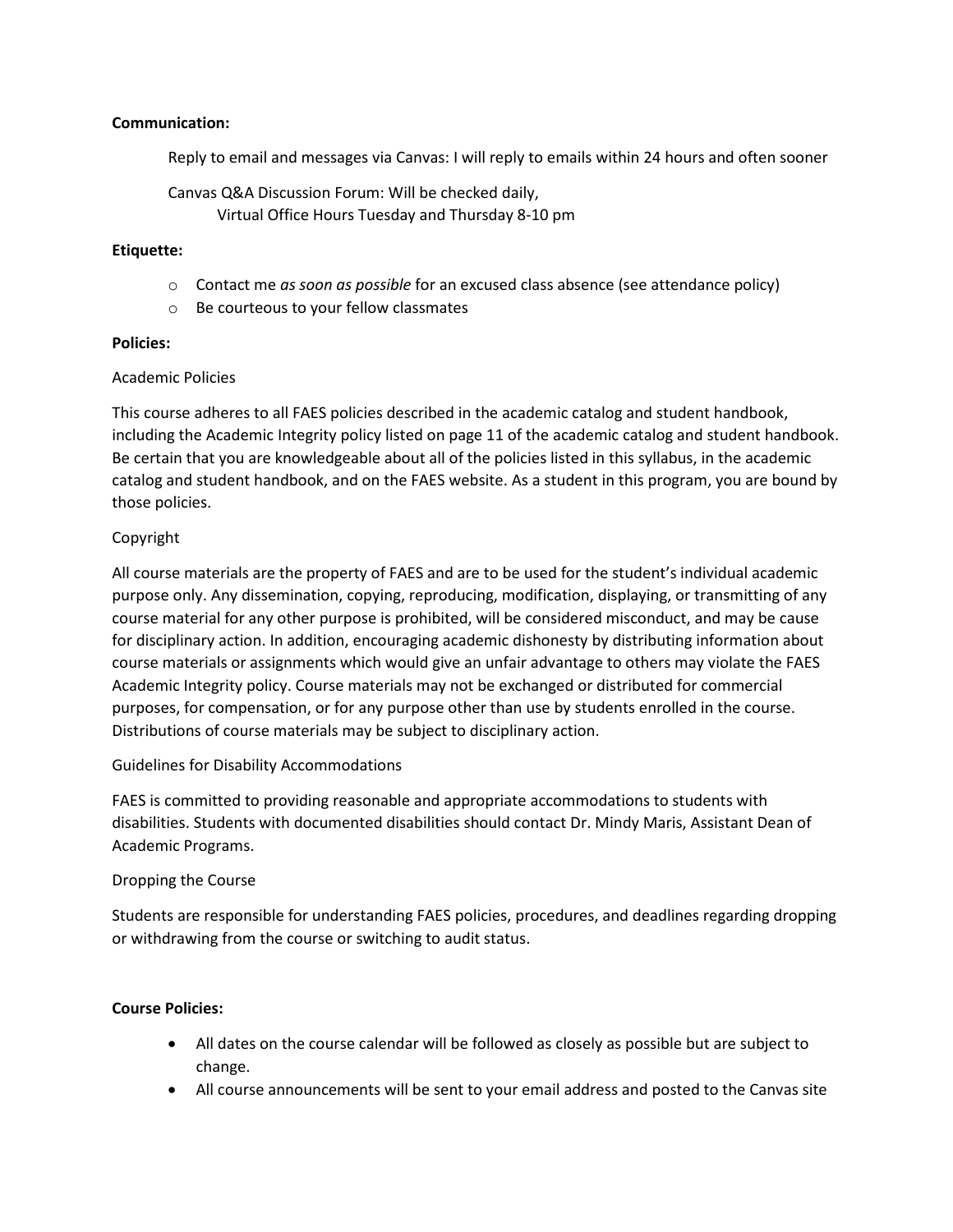- **Attendance:**
	- $\circ$  You are expected to complete the online weekly modules by Saturday of the given week at 11:59 pm (eastern)
	- $\circ$  Be aware that by not completing the online activities, you will miss key information important for your own learning, the exams, and credit for your grade.
	- $\circ$  Weekly modules will open at 12:01 am on Sundays. The activities for grading will close at 11:59 pm on Saturdays, unless otherwise excused.
	- $\circ$  Makeup exams, quizzes, and other online activities will only be given for excused absences *with proper documentation*
		- **Please contact me** *as soon as possible* to arrange these
			- **This must be arranged within two weeks of the absence**
		- Examples: Illness, unanticipated circumstance, official NIH/work event, religious holiday
		- Lab work is *not* a reason for an excused absence
	- o What to do if you must arrange for an absence:
		- **Contact me (email, Canvas) as soon as possible.**
		- Check your syllabus and the course website for required assignments
		- **Please provide your proper documentation at least by the end of the week,** if not sooner

## **Grading Policies:**

- Grading Scale:
	- $\circ$  100 90%: A
	- o 89 80%: B
	- $O$  79 70%: C
	- $0.69 60\%$ : D
	- o 59% and below: F
- There is no extra credit given in this course and no curve.
- All assignments and exams will be graded within one week of the due date
- You are responsible for checking the accuracy of your grade as posted on the course website
	- $\circ$  All makeup work and grade discrepancies must be addressed within 2 weeks of the due date or date the grade is posted. Please contact me with any questions.
- Grade Breakdown:
	- o Class Participation: 10%
	- o Quizzes: 10%
	- o Homework: 20%
	- o Mid-Term: 30%
	- o Final Exam: 30%
- Class Participation—10%
	- o *Mastering chemistry requires a lot of practice*, both in and out of class. Participating in practice questions and problems will only help you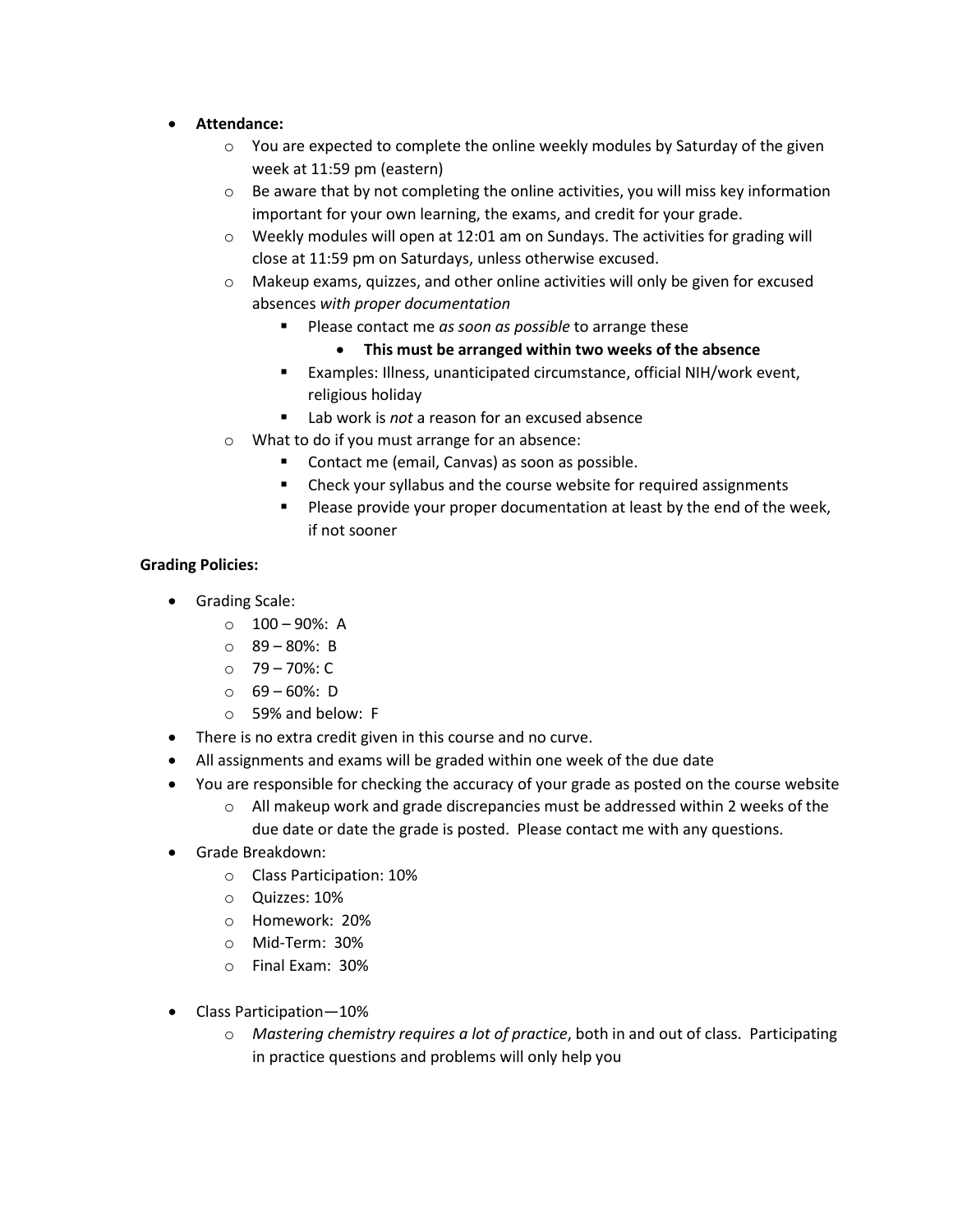- $\circ$  Each week you will need to submit answers to ungraded practice problem(s) and participate in a discussion with your classmates via the Canvas site regarding the problem(s)
- $\circ$  Participation points will be awarded following this rubric, per practice problem:
	- No submission, No discussion posts: Zero Points
	- **Submission of either a solution or a discussion post: 1 Point**
	- Submission of a solution and a discussion post: 2 Points
	- **Submission of a solution and multiple discussion posts: 3 points**
	- Submission of a solution and multiple, substantive discussion posts: 4 points
- Quizzes—10%
	- $\circ$  A brief quiz will assess your comprehension of the reading material. This quiz must be completed before accessing the rest of the week's content.
	- o Quizzes will be based on the reading assignments and on material covered in past lectures
	- $\circ$  Make-up quizzes, etc. will only be given for excused absences (see Attendance Policy)
	- o Your two lowest quiz scores will be dropped
- Homework—20%
	- o Assignments will cover the chapter being discussed that week in class
	- o Submit assignments online. Due Friday at 11:59 pm
- Exams—30% each for the midterm and final exam
	- o The exams will test your comprehension and understanding of the course material. Be prepared for multiple choice, short and long answer type questions.
	- $\circ$  The midterm exam will be held the week of March 15, closing Friday March 21 at 11:59 pm (eastern)
	- $\circ$  The final exam will be held the week of May 3, closing Friday May 9 at 11:59 pm (eastern).
		- **This exam will be comprehensive.**
	- o Make up exams will only be given for excused absences (see Attendance Policy)
	- o If you need accommodations for an exam, please see me *as soon as possible*